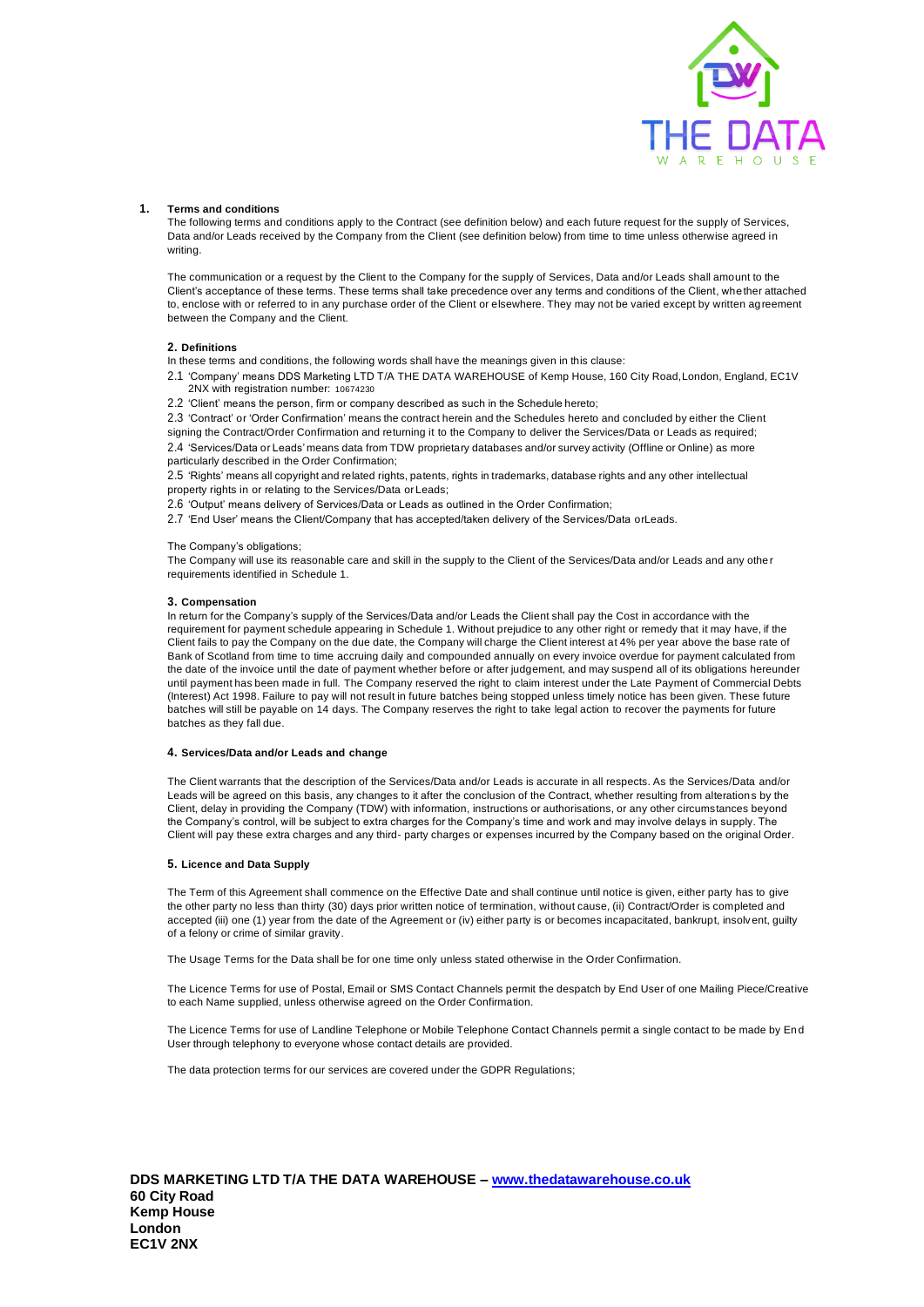

GDPR Regulation Recital 47

The end user accepts they will use any data/leads purchased appropriately for direct marketing either by Telephone, Postal, SMS or Email unless otherwise agreed on the order confirmation on a single use basis unless otherwise agreed on the order confirmation.

All data provided by TDW or TDW Partners will have full consent to be contacted either by Telephone, Postal, SMS or Email under "Legitimate Interest" OR "Direct Consent"

Our partner call centres will collect data/leads, sometimes with branded opt-ins on behalf of our clients. On occasions we will collect a third party opt in where the information can be processed under legitimate interest.

All Proof of consent is kept on file for as long as data is held for evidence of the original consent. All consumers are given a clear opt out route.

The End User Licence is terminated immediately once the Data has been used to the extent hereby licenced, the client accepts that the data is being licensed (rental) for 30 days max or one-time use. The Client accepts that Data may contain gone away, deceased's, dead and wrong numbers, Email bounce back and inaccuracies. The Client accepts that no guarantees are offered for response, contact or open rates, click-trough's or deliverability through any Contact Channel in respect of TDW Data.

Signing of the Order Confirmation the Client agrees to be bound by the terms of this Agreement regardless of whether the output Data is used by the Client.

The client accepts and understand that any data licensed is to be NEVER re-sold, we place seeds in our data to use as evidence if the terms are abused in any way, if proven to have been benefitting financial from product owned by DDS Marketing LTD then the client accepts they will face liability up to £250,000 and being reported to the ICO for a data breach.

## **6. Delivery**

The Client shall inspect and check the Data and/or Leads immediately on delivery and shall give the Company notice in writing by or email within 2 working days after the day of delivery as to any alleged defect together with details of the alleged defect. Failing such notice, the goods shall be deemed to be in accordance with the Order Confirmation/Contract. The Company will allow 'Returns' on a per weekly batch of Service/Data and/or Leads in accordance with the Order Confirmation.

#### **7. Rejection or cancellation**

Once the Order Confirmation is concluded as provided in these terms and conditions, any subsequent cancellation by the Client will result in the Client being liable for the full Cost of the Data as if the cancellation had not taken place, excluding such committed thirdparty expenses as the Company is able to avoid liability for within its existing contractual commitments to suppliers. Any Leads/Data that the Client wishes to return must be returned within the allocated time of the return request.

## **8. Property**

Where Services/Data and/or Leads are supplied to the Client on computer disks or other electronic storage method, then the Company remains the owner of these storage media and reserves the right to require immediate return of them. The Company remains the owner of the Services/Data and/or Leads until they are paid.

#### **9. Liability/Returns**

Nothing in these terms and conditions shall exclude or restrict the Company's liability for death or personal injury resulting from its negligence, liability for fraudulent misrepresentation or any other liability which cannot be excluded or limited under applicable law. Subject to this:

9.1 the Company's total liability to the Client in contract law or in tort or otherwise how so ever arising in relation to this Contract is limited to the Company.

9.2 the Company will not be liable for any campaign performance or Key Performance Indicators (KPI) set out by the Client or Company (TDW) regardless of written/verbal communication prior to the Company's (TDW) signed order confirmation (relating to Telemarketing/Email or Mailing (DM) campaigns). This includes loss of profits, business, contracts, revenues, goodwill, client reputation and anticipated savings of any description;

9.3 the Company shall not be liable in any way in respect of any failure, delay or defect in the supply or use of the Services/Data and/or Leads caused by the supply or specification by the Client of unsuitable material or content or by the duplication of the Services/Data and/or Leads by a third-party; and

9.4 the Company will not be liable to the Client for economic loss including loss of profits, business, contracts, revenues, goodwill, production errors or delays and anticipated savings of any description howsoever caused and even if foreseeable by the Company. All warranties, conditions and other terms implied by statute, common law or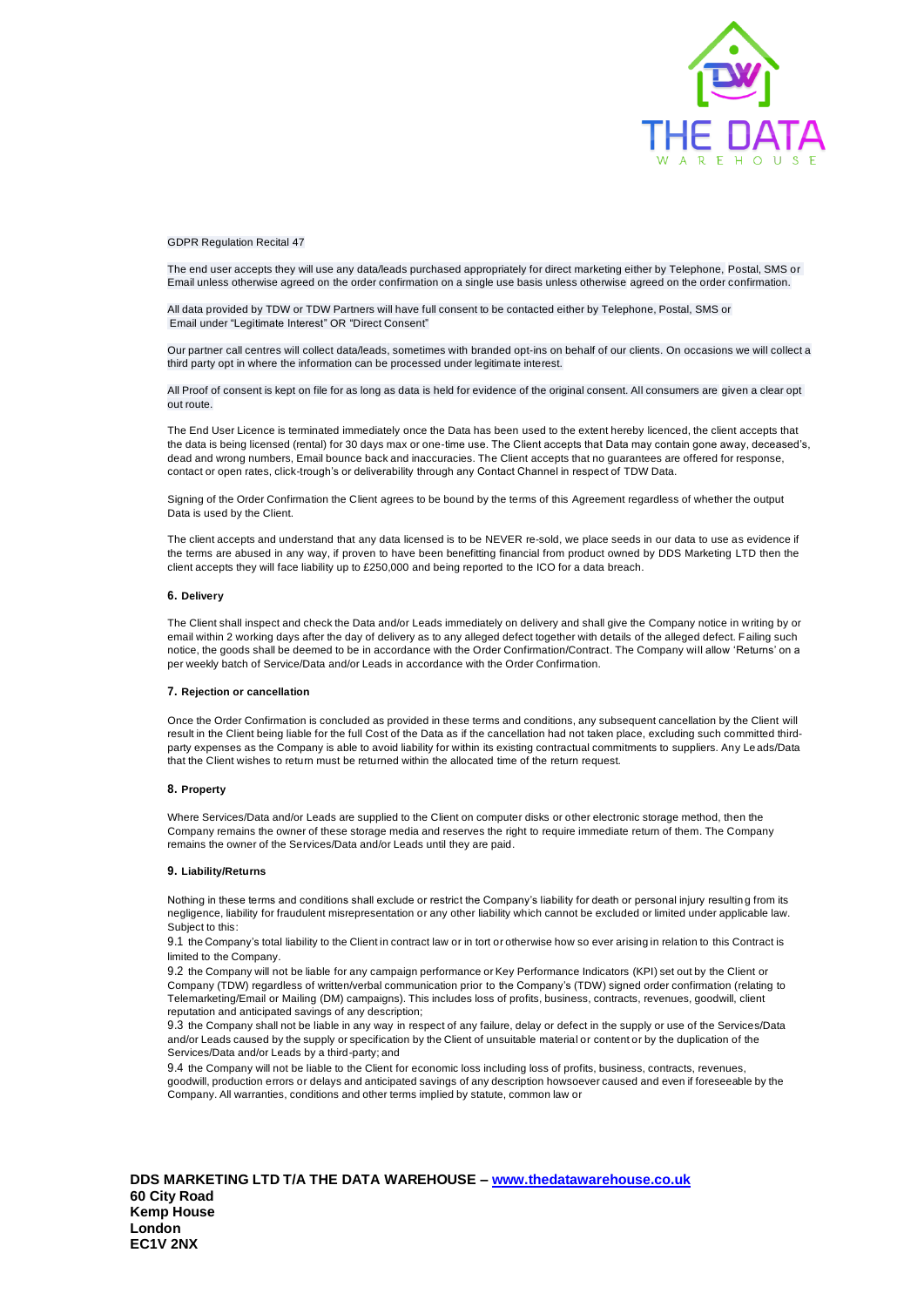

otherwise are hereby excluded from the Contract fully permitted by law.

9.5.1 Returns; the Company will only be obliged to supply replacement data for invalid records proven to equal or exceed 5% of the volume of the Data supplied.

9.5.2 Complaints or disputes concerning the Data supplied; the Company shall replace elements of Data only where the same is noting accordance with the Sales Order, subject to the following:

(in) The Client must return all disputed data for investigation to the Company via email [Datainfo@thedatawarehouse.co.uk](mailto:Datainfo@thedatawarehouse.co.uk) within 7 days of the initial complaint or this will not be reviewed as returnable (complaints made after 30 days are subject to TDW discretion and will be judged on an individual case basis)

(ii) the Company has the right to provide replacement Data should a dispute be validated in accordance with its internal procedures and compliance criteria (Disposition Report)

9.6 Refunds; The company will not be obliged to offer refunds on any of the following:

9.6.1 non-delivery of the product: due to some mailing issues of your e-mail provider or your own mail server you might not receive a delivery e-mail from us. In this case, we recommend contacting us for assistance. Claims for non- delivery must be submitted to our Billing department in writing within 7 days from the order placing date. Otherwise the product will be considered received and downloaded.

9.6.2 Clients return of investment for the data/leads purchased is not what they expected.

9.6.3 Ordering the incorrect selection or data/leads.

9.6.4 The client agrees that TDW do not offer refunds across all their services and the client accepts that there may be a risk that they will not get a return on their initial investment and the client accepts the TDW is not responsible for this.

9.6.5 The client agrees that if the services did not meet expectations then they will not be able to seek a money claim via court or any other avenues.

## **10. Company's status**

The Company acts in this Contract/Order Confirmation as principal and not as an agent for the Client and will enter all related Contract/Order Confirmation as a principal.

**11.** Confidential information

Neither party shall divulge any confidential information which is supplied to it about the other party during this Contract or any pre-Contract discussions, other than information forming part of the public domain otherwise than through a breach of this clause or any other obligation of confidence.

#### **12. Termination**

party may by notice in writing to the other terminate this Contract/Order Confirmation forthwith upon the happening of one or more of the following events:

12.1 if the Client shall fail to make any payment due under their Contract within 14 days after the due date; or

12.2 to remedy any other breach within 30 days after being required to do so in writing;

12.3 if the Contract is terminated due to a failure to pay the Company will give notice that it wishes to terminate the order. All future 'Outputs' that fall due between the termination notice being given and the termination date will be sent as agreed and payment will be expected on 14 days. The Company reserves the right to seek legal action to

12.3 if the Contract is terminated due to a failure to pay the Company will give notice that it wishes to terminate the order. All future 'Outputs' that fall due between the termination notice being given and the termination date will be sent as agreed and payment will be expected on 14 days. The Company reserves the right to seek legal action to recover these payments if not paid within the set payment terms.

**13.** Matters beyond the Company's reasonable control

The Company is not liable for any breach of this Contract caused by matters beyond its reasonable control including acts of God, fire, lightning, explosion, war, disorder, flood, industrial disputes (if involving the Company's employees, whether of exceptional severity, unavoidable hardware or software failures, or acts of local or central Government or other authorities.

#### **14. Agreement**

This is the entire agreement between the parties on the subject matter contained herein and supersedes all representations, communications and prior agreements between the parties in that regard. Each party acknowledges that it has accepted this Contract/Order Confirmation in reliance only on the representations, warranties, promises and terms contained or expressly referred to in these terms and conditions and, save as expressly set out in these terms and conditions, neither party shall have any liability in respect of any other representation, warranty or promise unless it was made fraudulently

#### **15. Severance**

If any provision of these Conditions is held by any competent authority to be invalid or unenforceable in whole or in part of the validity of any other provisions of these Conditions and the remainder of the provision in question shall not be affected thereby.

#### **16. Waiver**

No waiver by the Company of any breach of the Contract by the Client shall be considered as a waiver of any subsequent breach of the same or any other provision.

## **17. Service of notices**